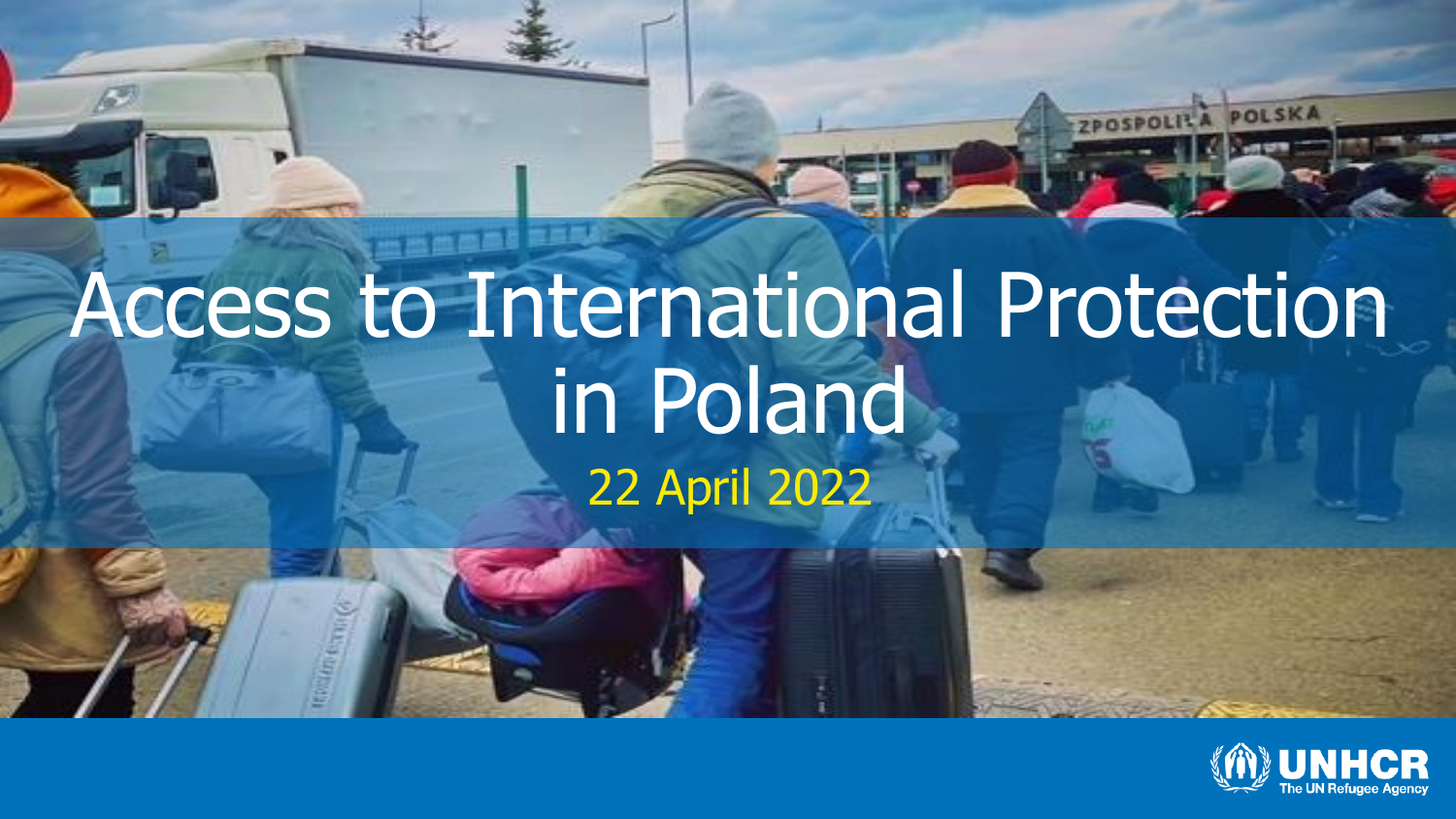# **Legal Framework**

### **Beyond 15 days, a TCN may be eligible for four general types of legal stay:**

- **PESEL Registration**
- Temporary Protection
- Other forms of legal stay (i.e. work visa)
- **International Protection (refugee status)**

### **PESEL**

• Only if they are the **spouse** of a Ukrainian citizen

### **Temporary Protection**

- If they can prove they legally resided in Ukraine prior to 24 Feb **and** are unable to return to the country under safe conditions or region of origin, **or**
- **Held international protection or equivalent national protection in Ukraine**

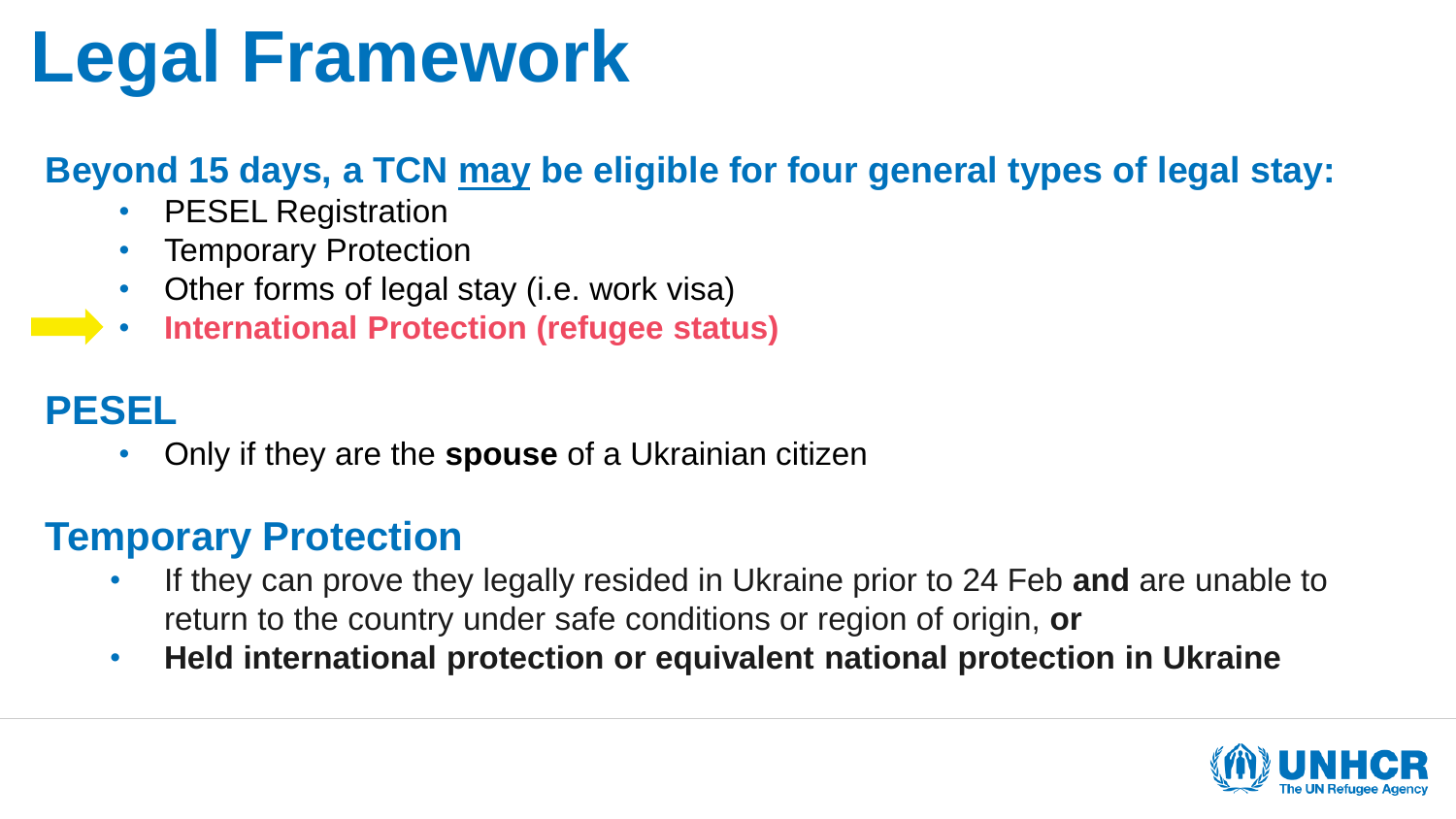# **Applications for International Protection**

### **Between 24 Feb-18 April:**

- **Ukraine**: 973 applications
- **TCN (total):** 1,515
- **Top 5 Countries (besides Ukr)** 
	- Belarus
	- Iraq
	- Russia
	- Afghanistan
	- **Tajikistan**



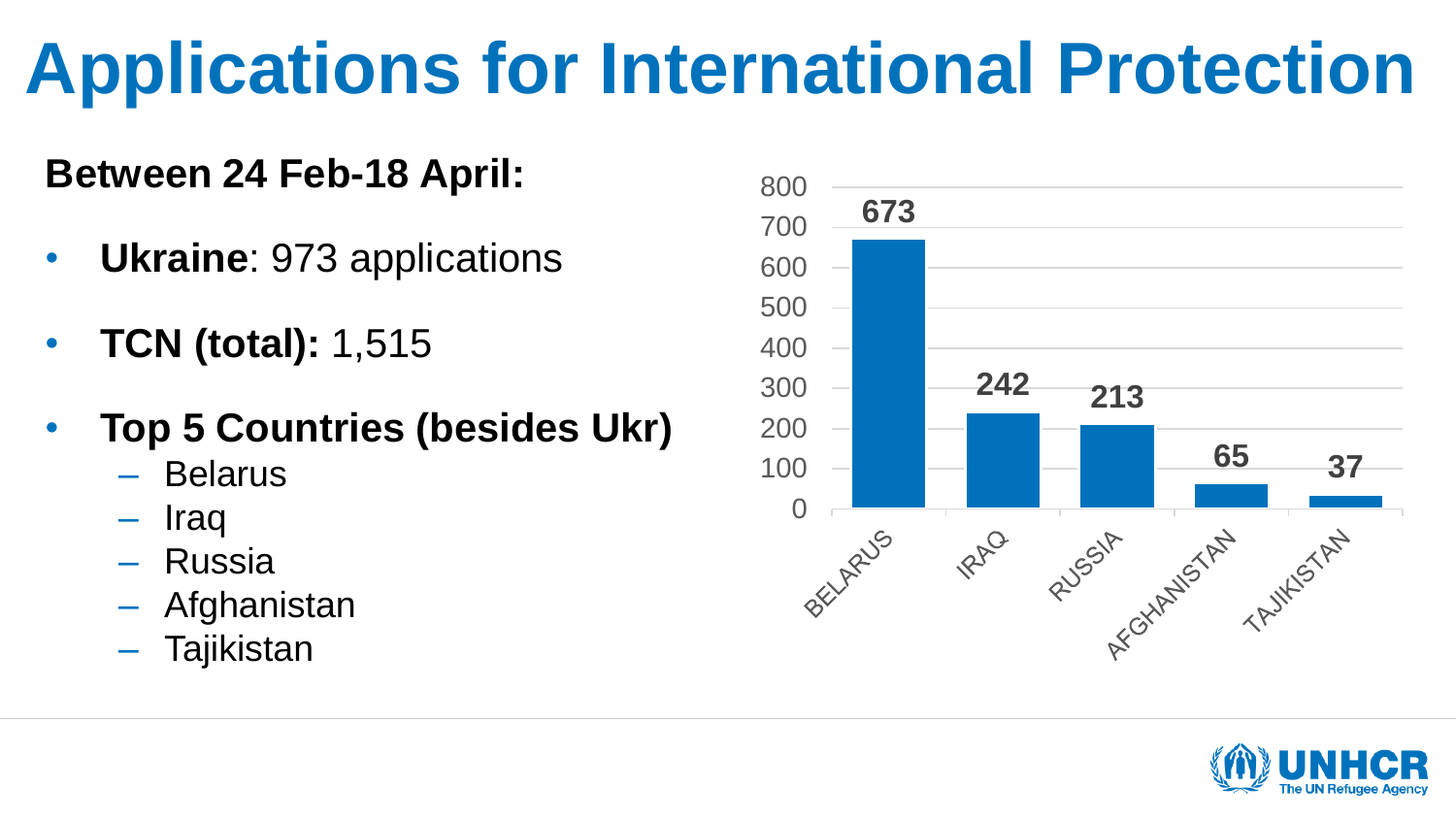# **Accessing Intl Protection**

## **help.unhcr.org/poland**

## **"Accessing International Protection"**

- **English**
- **Polish**
- **Ukrainian**
- **Russian**
- **French**
- **Dari**
- **Sorani Kurdish**
- **Arabic**

#### (M) UNHCR Help Poland

| Welcome                                                               |
|-----------------------------------------------------------------------|
| How to find help                                                      |
| Accessing International<br>Protection                                 |
| Rights and obligations of<br>asylum-seekers<br>è                      |
| Services for recognized<br>refusees<br>ć                              |
| Reporting fraud and<br>corruntion                                     |
| Reporting sexual<br>exploitation and abuse by<br>humanikarian workers |
| COVID-10 resources                                                    |
| Leffered Affair for Mary.                                             |

Anti-air Roses | Institute

#### Accessing International Protection

This page provides a general overview of access to international protection procedures in Poland and other forms of legal stoy. Where possible, always try to consult with a lawyer about your case. (A list of available lawyers available bene

#### What is International Protection?

Other options for legal stay in Poland

A person may be in need of international protection if they are afraid to return to their country of origin because they are in danger of persecution or serious harm due to their race, religion, nationality, political opinion, or membership in a political social group. Under international and Polish law, specific criteria must be met to determine eligibility to be recognized as a refugee.

International protection allows a person to stay in Poland instead of being sent back to a country where they are afraid to go because of persecution.

International protection is not automatically granted. People hoping to get this protection must apply and show the government that **How mislify** 

#### Not everyone qualifies for international protection.

| In the European Union (EU), only one EU country can review an application for international protection, usually the first country of<br>entry. This is called the Dublin Regulation. |  |
|--------------------------------------------------------------------------------------------------------------------------------------------------------------------------------------|--|
| This means that if a person first enters the EU in Poland:                                                                                                                           |  |
| - Poland is the only EU country that can review their international protection claim.                                                                                                |  |
| . They will likely be sent back to Poland if they travel to another EU country and apply for international protection there.                                                         |  |
| There are limited exceptions to this rule (such as holding a valid visa for another EU country, or family reunification).                                                            |  |
| NOTE: International protection is often called "asvium". This is not the case in Poland.                                                                                             |  |
| In Poland, the law defines different types of protection:                                                                                                                            |  |
| - International protection - refugee status and subsidiary protection                                                                                                                |  |
| - Asylum - a separate, national form of protection<br>- Humanitarian or tolerated stay - national form of legalization of stay in case there is no possibility of deportation/return |  |
| Who can apply for international protection in Poland?                                                                                                                                |  |
| How to apply for international protection in Poland                                                                                                                                  |  |
| What documentation is needed?                                                                                                                                                        |  |
| What happens after I submit my application in Poland?                                                                                                                                |  |
|                                                                                                                                                                                      |  |
| I am the spouse of the main applicant. What will the procedure look like for me?                                                                                                     |  |
| Can I work while my application is pending?                                                                                                                                          |  |
| Can I appeal a negative decision?                                                                                                                                                    |  |

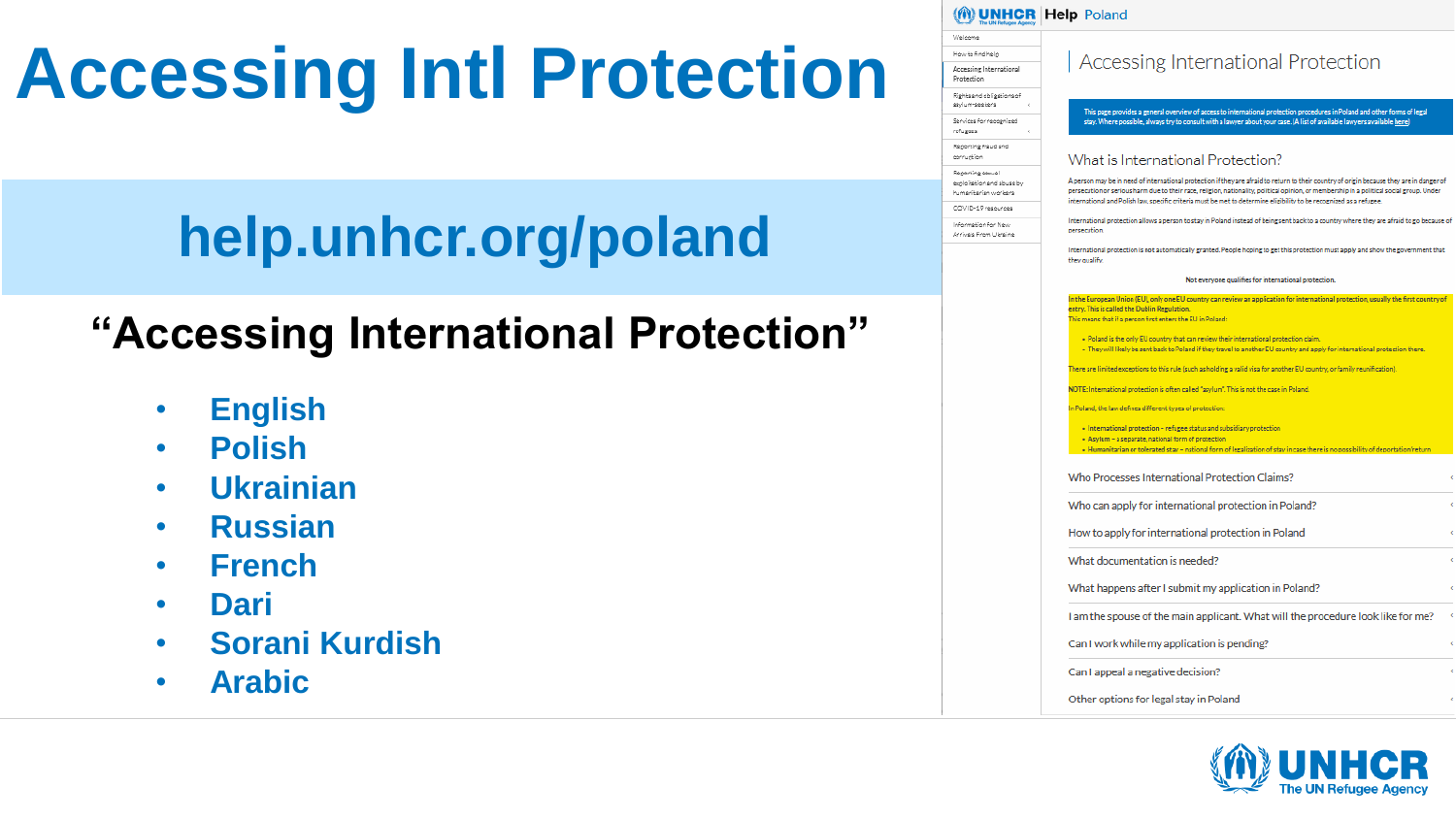## **Forms of Protection under Polish Law**

- **International protection:** refugee status and subsidiary protection
- **Asylum:** a separate, national form of protection
- **Humanitarian or tolerated stay:** national form of legalization of stay in case there is no possibility of deportation/return

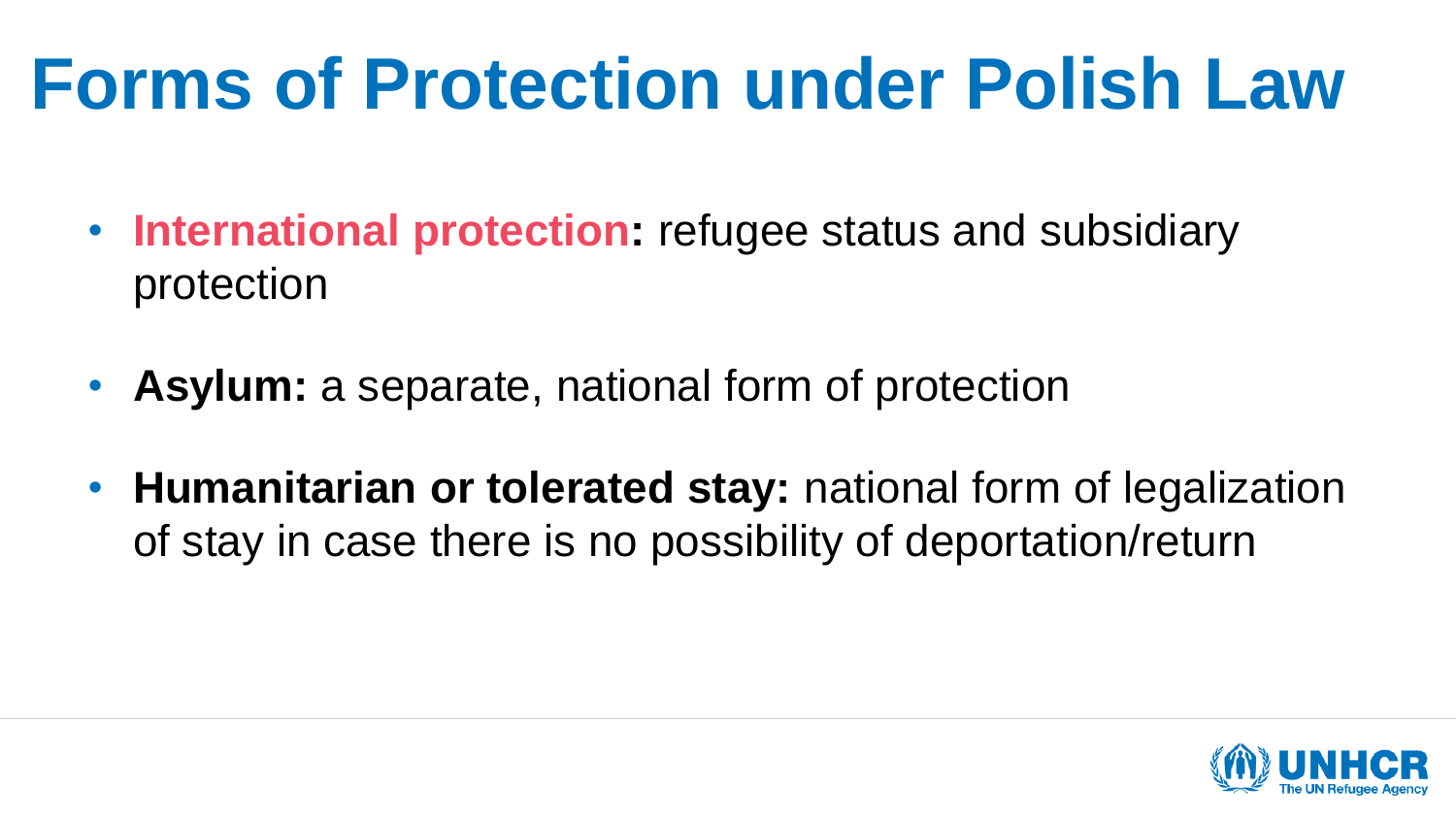# **Eligibility**

A person has a right to apply for international protection **at any time** if they:

- **Are on Polish territory** (including in detention) or at a Polish border
- Fear that they would be **persecuted in their country of origin**:
	- For reasons of race, religion, nationality, membership of a particular social group or political opinion, **or**
	- Would be at serious risk of death penalty and execution, torture, inhumane treatment, or a serious threat to life due to widespread violence or armed conflict.
- **A person can include other family members** (i.e. minor children, spouse) **only** if the relevant family member is physically present during the submission

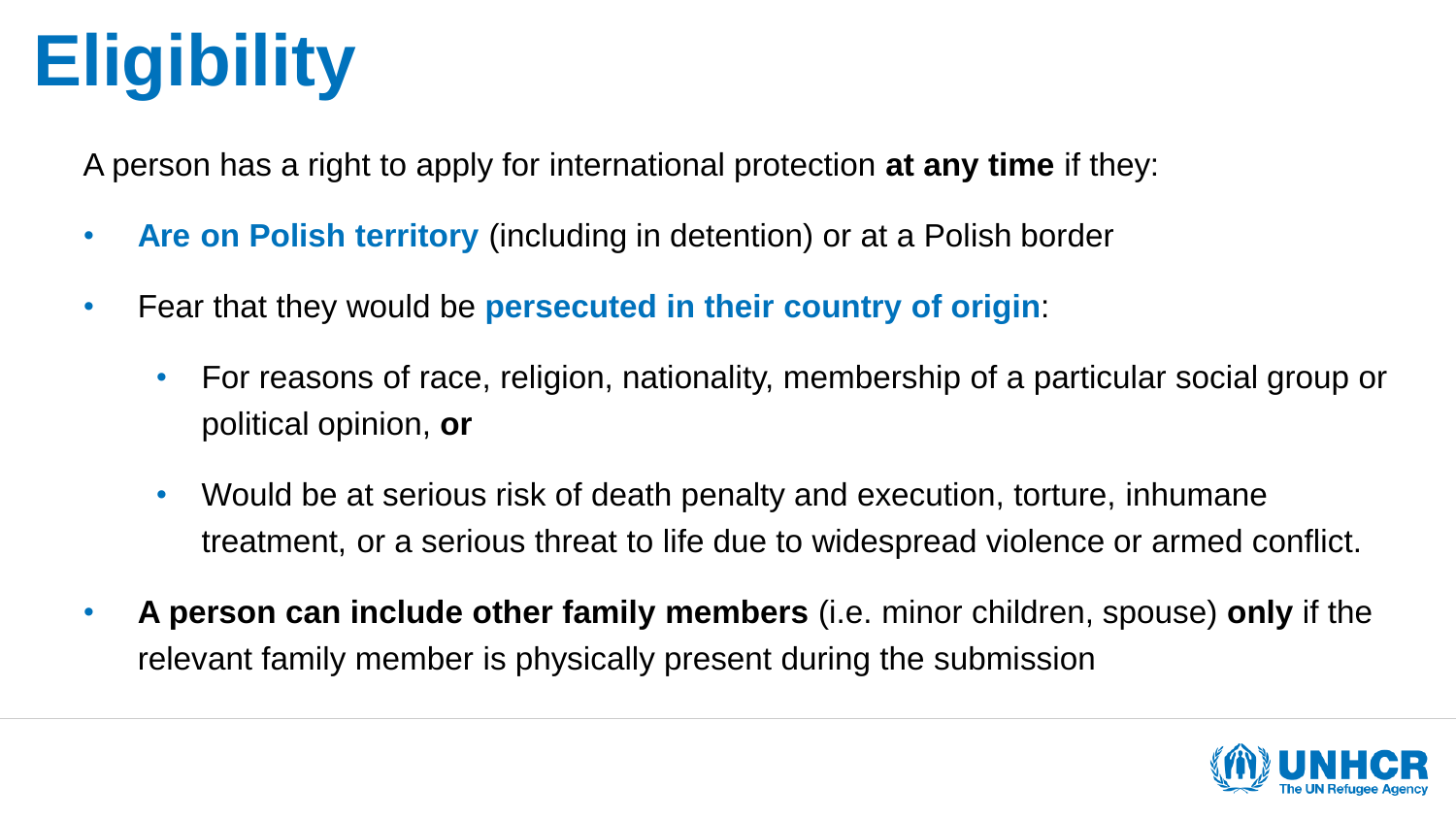## **Who Processes Claims?**

**In Poland, the Government, not UNHCR, is responsible for processing international protection claims and recognizing someone as a refugee**

- Applications for international protection must be filed through **Polish Border Guard**
- The **Office for Foreigners (OFF)** is responsible for processing claims and making a decision

### Are you afraid to go back to your home country?

You may be in need of international protection in Poland

International protection allows a person to stay in Poland instead of being sent back to a country where they are afraid of persecution

The Polish government is responsible for processing international protection claims

International protection is not automatically granted. You must apply:



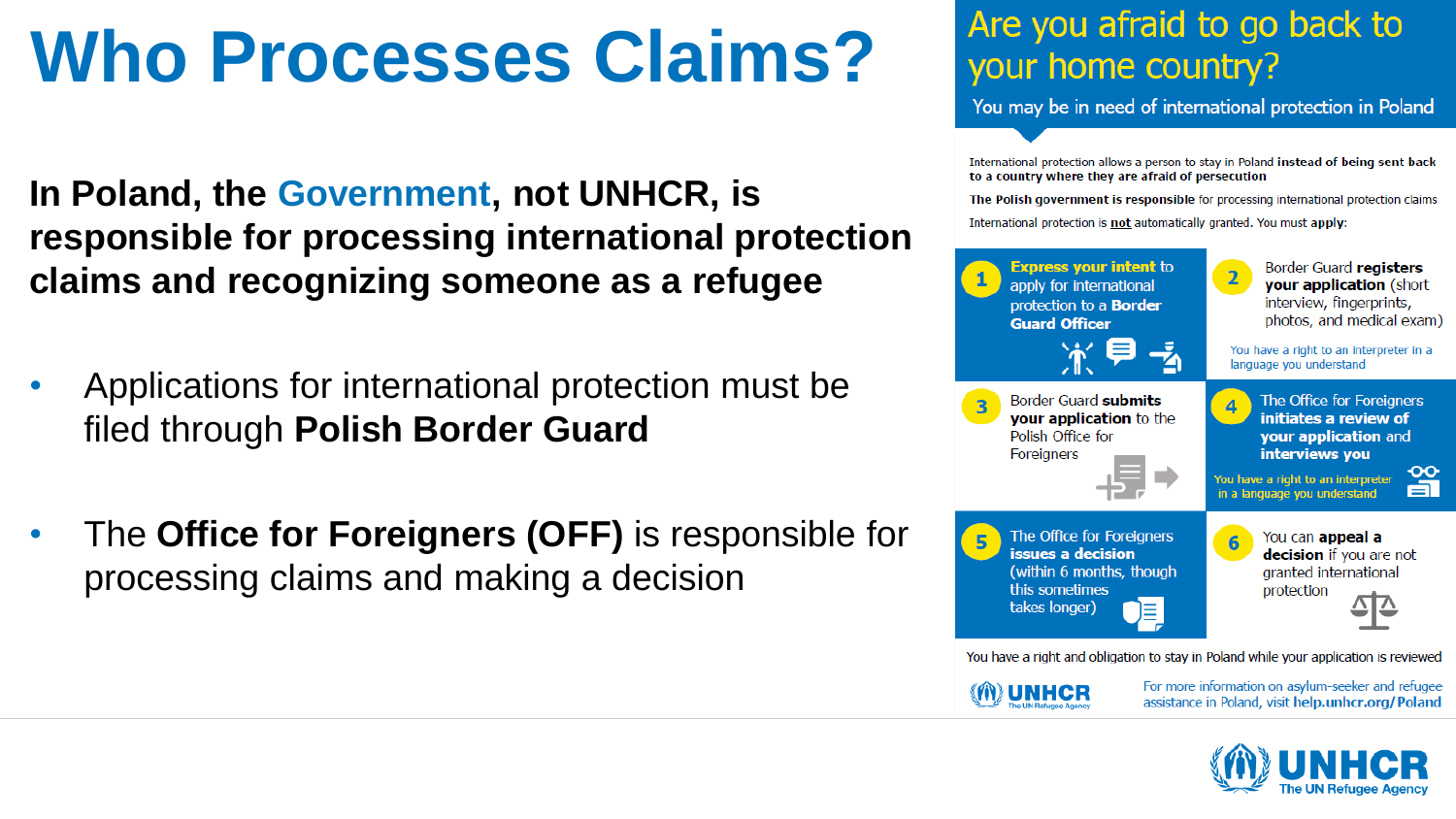## **Six Step Procedure**



• Clearly **express intent** to apply for international protection to a **Border Guard Officer**

- When entering Poland at a border
- Within a detention facility, reception center, or other official location
- At any time from within Poland by visiting any Border Guard unit or outpost

**For persons with disability, older persons, pregnant women, single parents, foster children, hospitalized or arrested:** a written declaration can be submitted by post or e-mail

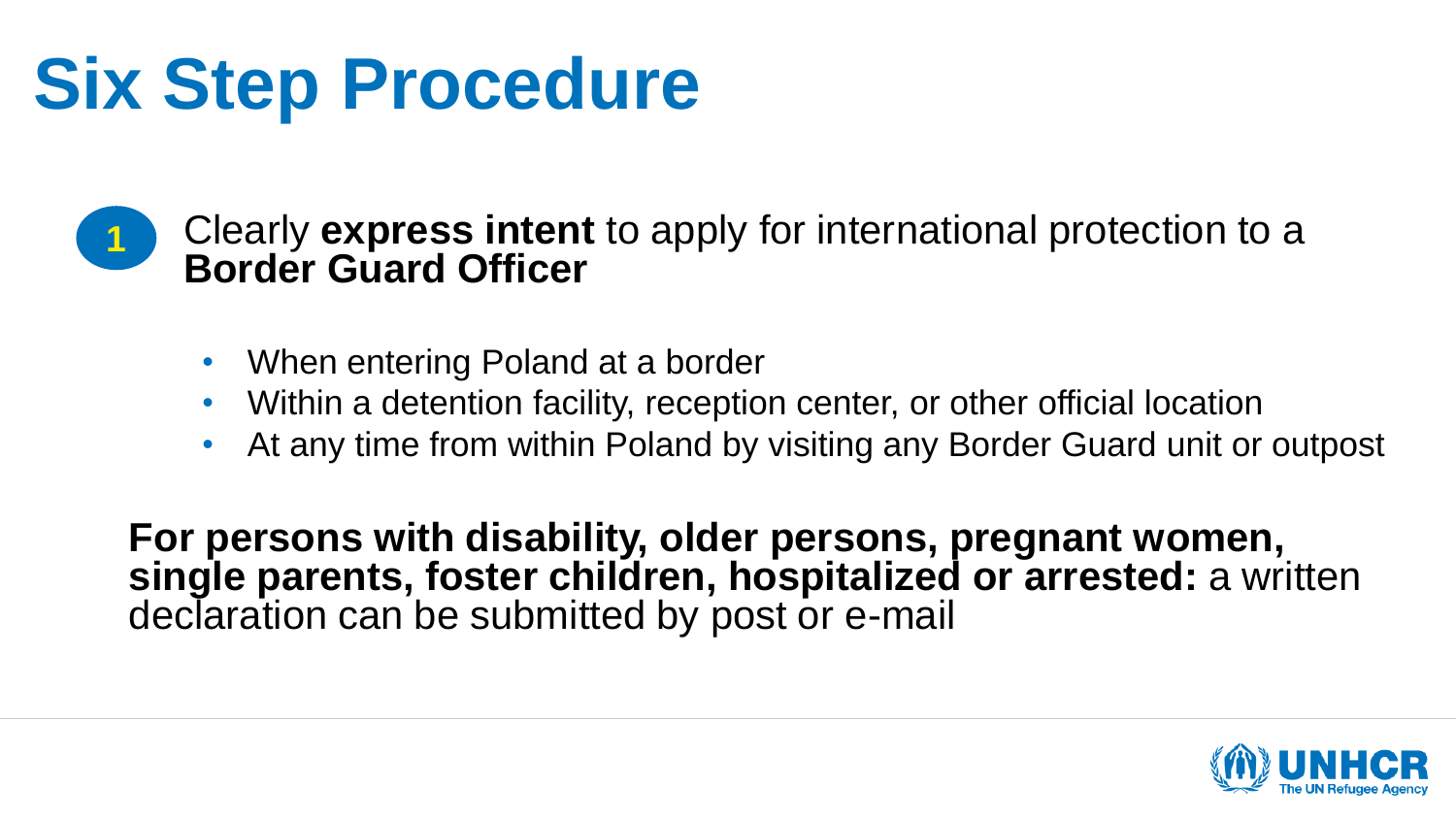## **Six Step Procedure:**



Border Guard **registers an application** (interview, photos, fingerprints, medical exam)



Border Guard **submits the application** to the Office for Foreigners



Office for Foreigners **initiates a review and** conducts an **interview**



Office for Foreigners **issues a decision** (within 6 months)



An applicant can **appeal a decision**

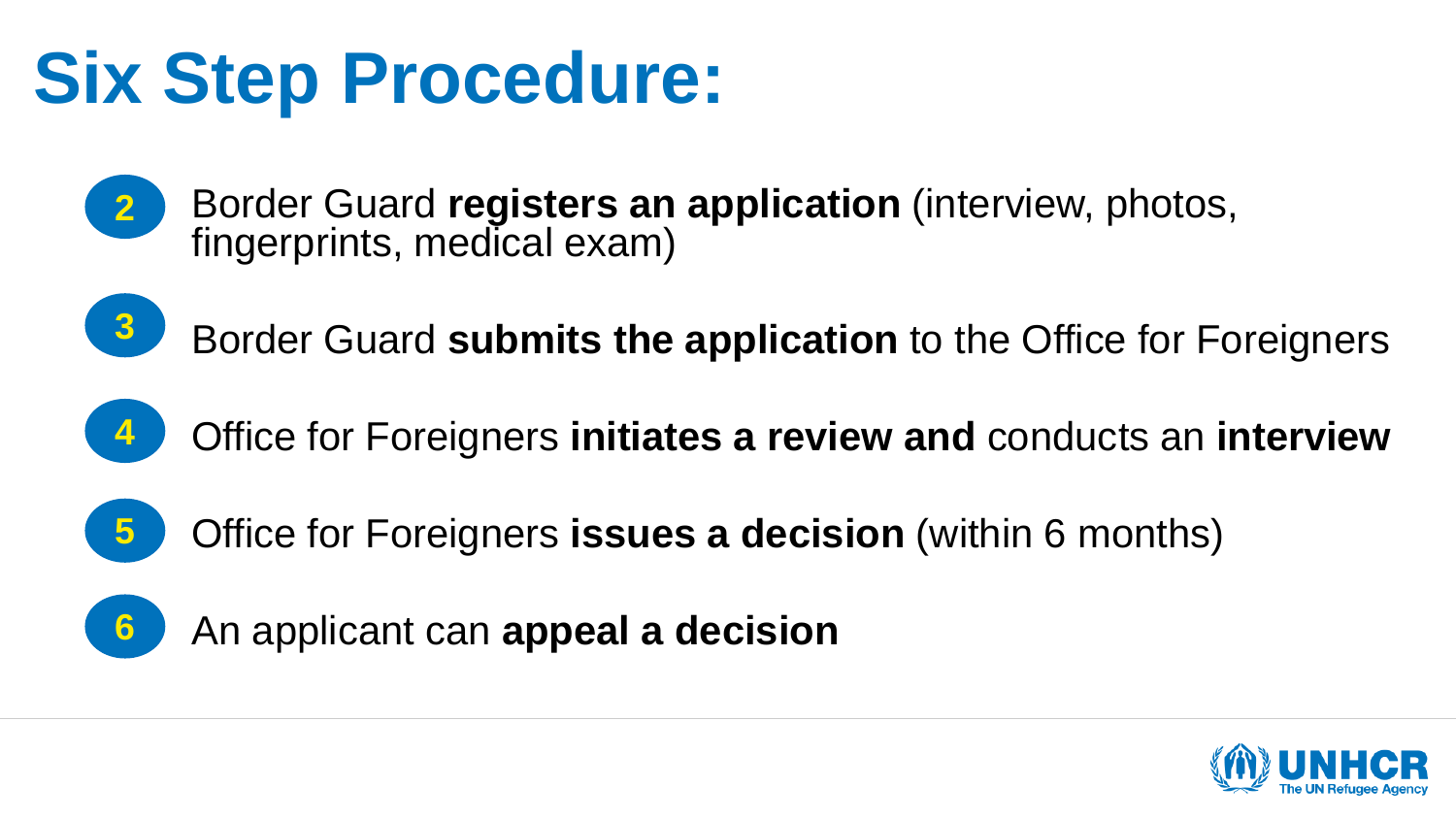## **Important Considerations**

- A person **cannot work for 6 months from date of submission**
	- Even if they were in Poland before applying
	- After 6 months: if there is no decision, they can apply for a work permit
- A court may decide to put an applicant in **detention**